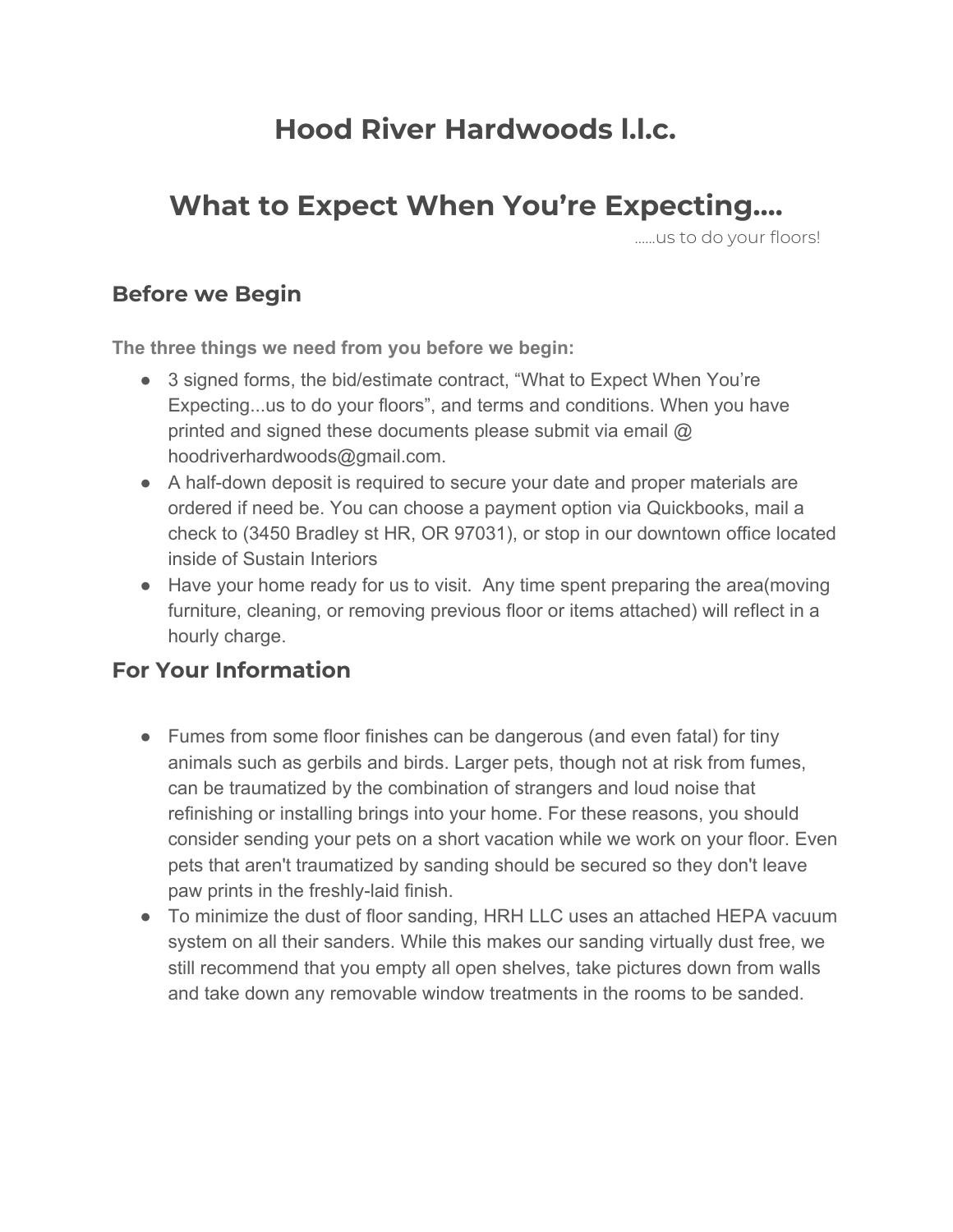- Yes, we really do need all of the furniture removed from the rooms to be sanded. We strongly encourage you to remove the quarter-round moulding from all the rooms to be sanded as well - it will result in a much neater, cleaner final product. We can do this for you but we need to arrange to do it in advance and we must, alas, charge a fee for this service.
- To facilitate both sanding and finish coating we may be taking off doors that open into the rooms where we're working. Because doors must stay off through the final coat, we do not reinstall them.
- The sanders we use require 220v power, which means that we'll need access to this outlet. We'll assume that your panel is in the basement (let us know if it's not) and we request that there is a clear path to the breaker box itself.
- If we are using a waterborne finish on your floors, we will need access to an interior water source, preferable a laundry or slop sink.
- The owner-operators at HRH are only human and so respectfully ask permission to use your restroom while we're working in your home. If there is a restroom that you prefer us to use, please let us know

### **And Finally**

- HRH will call you a few days before your scheduled start date to arrange access to your property, specify our arrival time, give you our after-hours contact information, and answer any last-minute questions you may have.
- Refinishing your floor produces up to 60 gallons of sanding dust! Our vacuums channel this dust into an automatically sealed heavy-duty plastic bag (almost like a diaper genie!) and we'll leave that sealed bag at the end of your driveway for your trash hauler to remove. Please leave the bag outdoors and well away from all structure until it is picked up.
- Some finishes take longer to dry than others. We will leave instructions on when you can safely walk on your floors again and when they will be ready for furniture. Even after you have been given the greenlight to replace your furniture, we urge you to wait two weeks before replacing area rugs.
- One of our biggest concerns for your floor is making sure you know how to take care of it so that our sanding job lasts as long as possible.We use and recommend Bona products. Bona products are located at your local Ace or Big Box Store. Hardwood floors should last 20 years between sandings, as long as they are well maintained and properly recoated every 5-7 years. Please feel free to call us(407.473.2639) if you have questions about hardwood flooring maintenance.